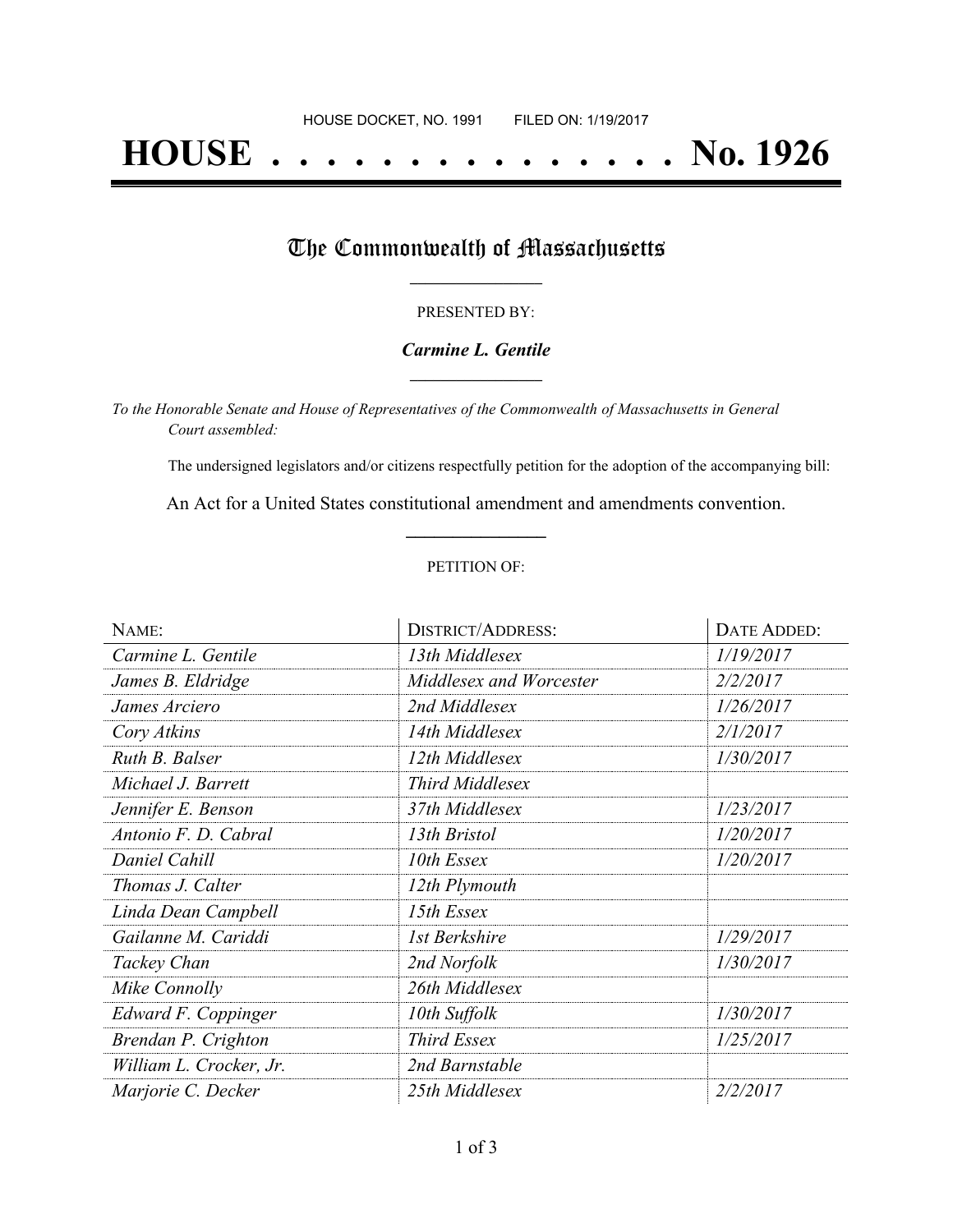| Diana DiZoglio           | 14th Essex                      |           |
|--------------------------|---------------------------------|-----------|
| Paul J. Donato           | 35th Middlesex                  | 1/30/2017 |
| <b>William Driscoll</b>  | 7th Norfolk                     |           |
| Michelle M. DuBois       | 10th Plymouth                   | 1/31/2017 |
| James J. Dwyer           | 30th Middlesex                  | 1/26/2017 |
| Carolyn C. Dykema        | 8th Middlesex                   | 2/2/2017  |
| <b>Dylan Fernandes</b>   | Barnstable, Dukes and Nantucket |           |
| Sean Garballey           | 23rd Middlesex                  | 1/24/2017 |
| Stephan Hay              | 3rd Worcester                   |           |
| Jonathan Hecht           | 29th Middlesex                  | 2/3/2017  |
| Paul R. Heroux           | 2nd Bristol                     | 1/31/2017 |
| Natalie Higgins          | 4th Worcester                   |           |
| Kate Hogan               | 3rd Middlesex                   | 2/1/2017  |
| Kevin G. Honan           | 17th Suffolk                    | 2/3/2017  |
| Louis L. Kafka           | 8th Norfolk                     | 1/30/2017 |
| Mary S. Keefe            | 15th Worcester                  | 2/2/2017  |
| Peter V. Kocot           | <b>1st Hampshire</b>            | 2/1/2017  |
| John J. Lawn, Jr.        | 10th Middlesex                  |           |
| Jack Lewis               | 7th Middlesex                   |           |
| Jason M. Lewis           | Fifth Middlesex                 |           |
| Barbara A. L'Italien     | Second Essex and Middlesex      |           |
| Jay D. Livingstone       | 8th Suffolk                     | 2/2/2017  |
| Joan B. Lovely           | <b>Second Essex</b>             |           |
| Adrian Madaro            | 1st Suffolk                     | 2/3/2017  |
| John J. Mahoney          | 13th Worcester                  | 2/2/2017  |
| Elizabeth A. Malia       | 11th Suffolk                    | 2/3/2017  |
| Joseph W. McGonagle, Jr. | 28th Middlesex                  | 2/1/2017  |
| Paul McMurtry            | 11th Norfolk                    | 1/31/2017 |
| James R. Miceli          | 19th Middlesex                  |           |
| Rady Mom                 | 18th Middlesex                  |           |
| <b>Brian Murray</b>      | 10th Worcester                  |           |
| Harold P. Naughton, Jr.  | 12th Worcester                  | 2/2/2017  |
| Kathleen O'Connor Ives   | <b>First Essex</b>              |           |
| James J. O'Day           | 14th Worcester                  | 1/30/2017 |
| Sarah K. Peake           | 4th Barnstable                  | 2/1/2017  |
| Smitty Pignatelli        | 4th Berkshire                   | 1/25/2017 |
| Denise Provost           | 27th Middlesex                  | 1/25/2017 |
| Angelo J. Puppolo, Jr.   | 12th Hampden                    | 1/24/2017 |
| David M. Rogers          | 24th Middlesex                  | 1/30/2017 |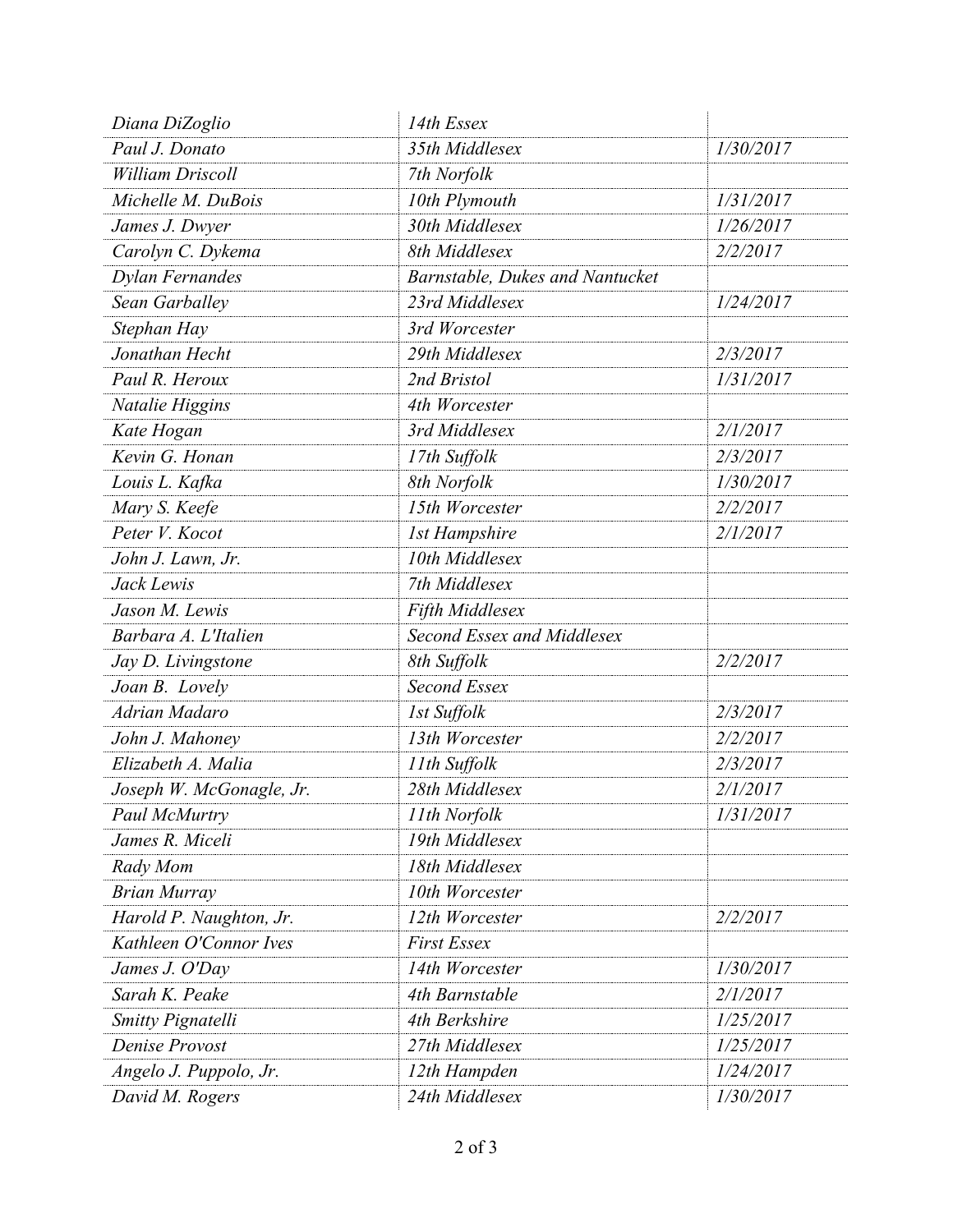| John H. Rogers      | 12th Norfolk   | 1/24/2017 |
|---------------------|----------------|-----------|
| Jeffrey N. Roy      | 10th Norfolk   | 1/19/2017 |
| Jeffrey Sánchez     | 15th Suffolk   | 2/3/2017  |
| Angelo M. Scaccia   | 14th Suffolk   |           |
| Paul A. Schmid, III | 8th Bristol    |           |
| John W. Scibak      | 2nd Hampshire  | 1/23/2017 |
| Frank I. Smizik     | 15th Norfolk   | 1/24/2017 |
| Thomas M. Stanley   | 9th Middlesex  | 1/26/2017 |
| José F. Tosado      | 9th Hampden    |           |
| Paul Tucker         | 7th Essex      | 2/3/2017  |
| Steven Ultrino      | 33rd Middlesex | 1/23/2017 |
| Aaron Vega          | 5th Hampden    | 1/20/2017 |
| David T. Vieira     | 3rd Barnstable |           |
| Chris Walsh         | 6th Middlesex  | 1/19/2017 |
| Thomas P. Walsh     | 12th Essex     |           |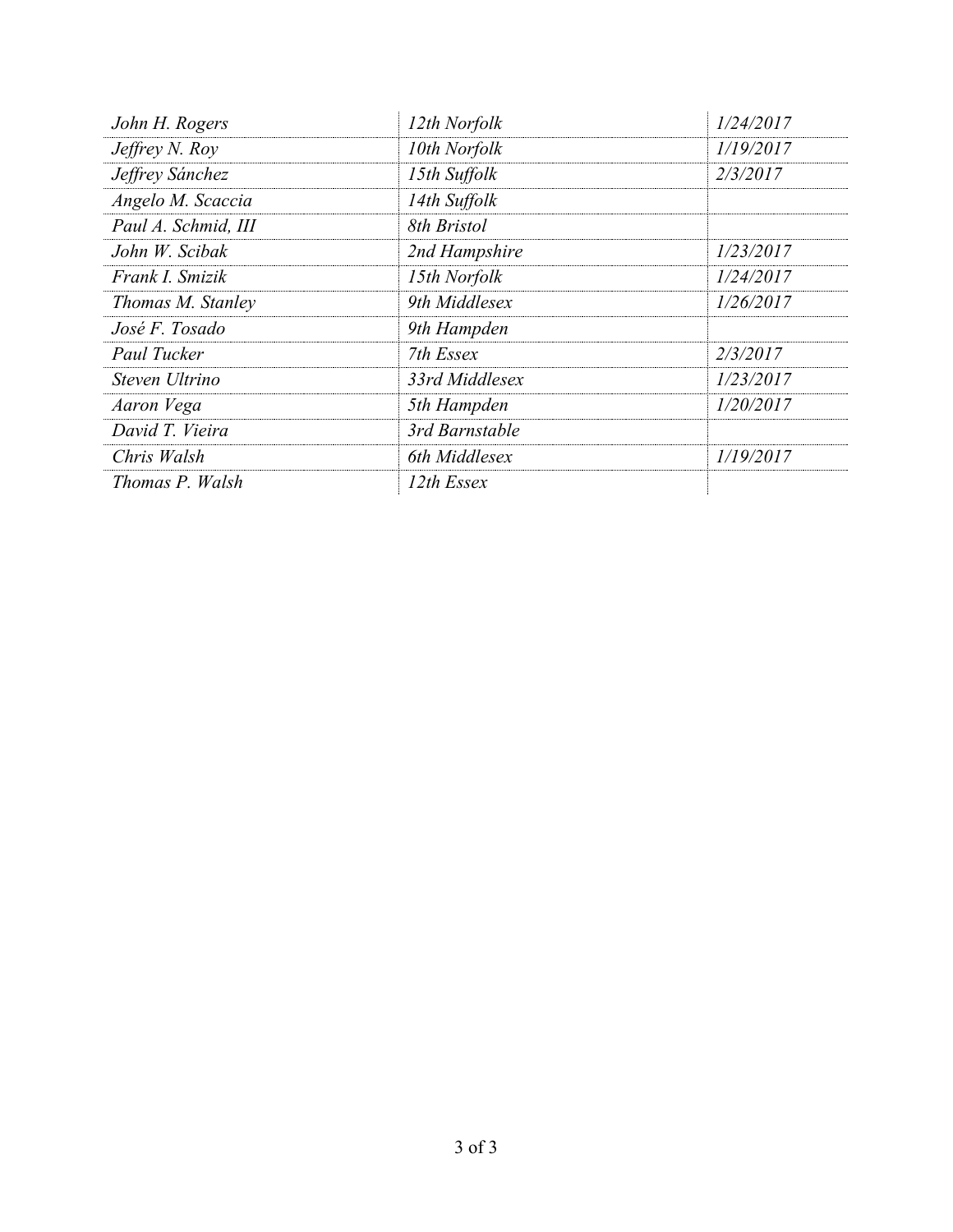## HOUSE DOCKET, NO. 1991 FILED ON: 1/19/2017

# **HOUSE . . . . . . . . . . . . . . . No. 1926**

By Mr. Gentile of Sudbury, a petition (accompanied by bill, House, No. 1926) of Carmine L. Gentile and others for the adoption of resolutions memorializing the Congress of the United States to convene a Constitutional Convention to consider amendments to the Constitution to limit the influence of money in our political system. Veterans and Federal Affairs.

### The Commonwealth of Massachusetts

**In the One Hundred and Ninetieth General Court (2017-2018) \_\_\_\_\_\_\_\_\_\_\_\_\_\_\_**

**\_\_\_\_\_\_\_\_\_\_\_\_\_\_\_**

An Act for a United States constitutional amendment and amendments convention.

Be it enacted by the Senate and House of Representatives in General Court assembled, and by the authority *of the same, as follows:*

1 WHEREAS, the 1st President of the United States George Washington stated, "The basis

- 2 of our political systems is the right of the people to make and to alter their Constitutions of
- 3 Government." and,
- 4 WHEREAS, it was the stated intention of the framers of the Constitution of the United

5 States of America that the Congress of the United States of America should be "dependent on the

6 people alone." (James Madison, Federalist 52); and,

- 7 WHEREAS, that dependency has evolved from a dependency on the people alone to a
- 8 dependency on those who spend excessively in elections, through campaigns or third-party

9 groups; and,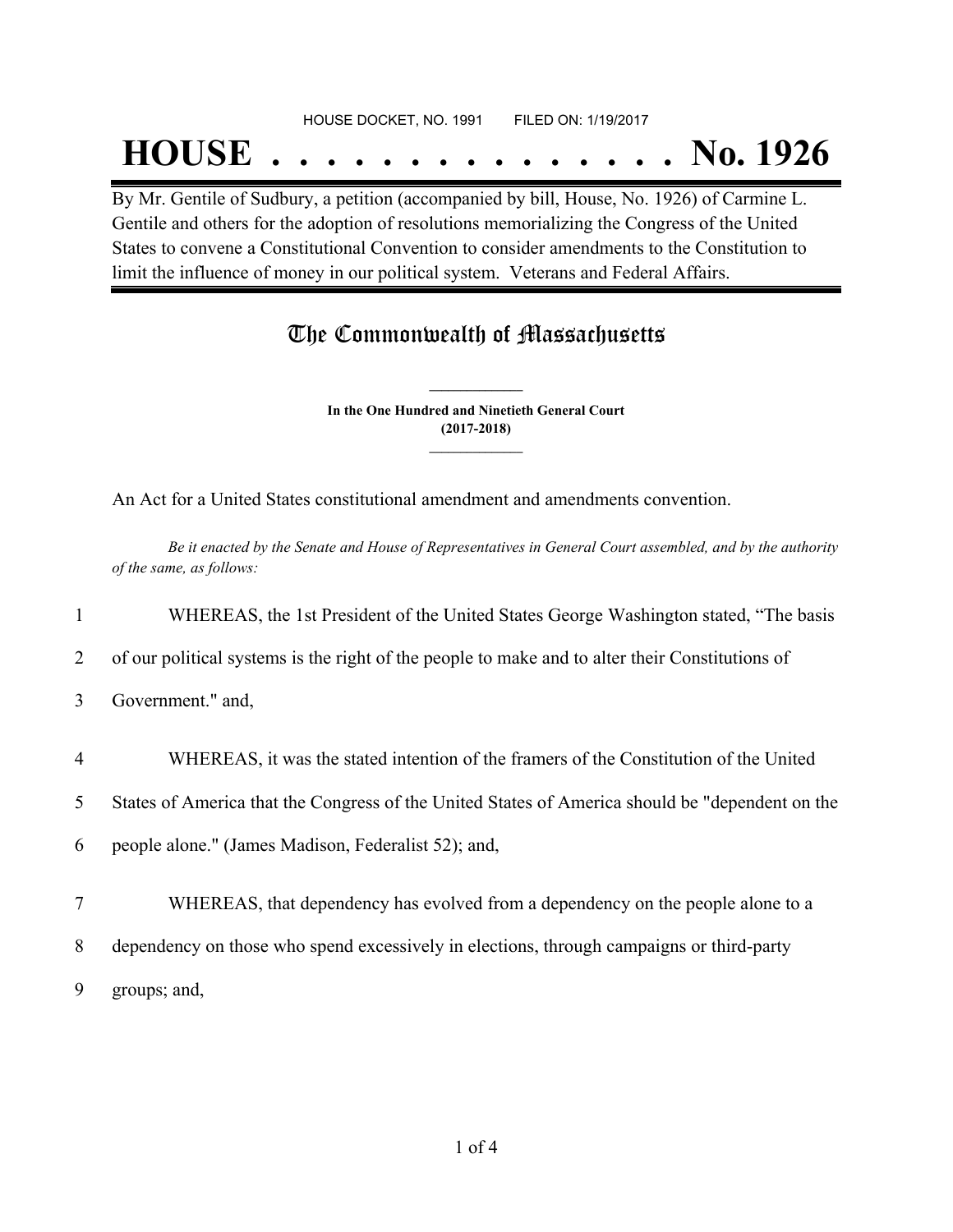| 10 | WHEREAS, the United States Supreme Court ruling in Citizens United v. Federal                        |
|----|------------------------------------------------------------------------------------------------------|
| 11 | Election Commission, 558 S. 310 (2010) removed restrictions on amounts of independent                |
| 12 | political spending; and,                                                                             |
| 13 | WHEREAS, the removal of those restrictions has resulted in the unjust influence of                   |
| 14 | powerful economic forces, which have supplanted the will of the people by undermining our            |
| 15 | ability to choose our political leadership, write our own laws, and determine the fate of our state; |
| 16 | and                                                                                                  |
| 17 | WHEREAS, corporations are artificial entities that governments create and, as such, do               |
| 18 | not possess the same unalienable rights of natural persons protected by the Constitution; and        |
| 19 | WHEREAS, corporations have used a claim to the rights enumerated in the US                           |
| 20 | Constitution, including under the 1st, 4th, 5th and 14th Amendments, to challenge and overturn       |
| 21 | democratically enacted laws protecting the public interest; and                                      |
| 22 | WHEREAS, Article V of the United States Constitution requires the United States                      |
| 23 | Congress to call a convention for proposing amendments upon application of two-thirds of the         |
| 24 | legislatures of the several states for the purpose of proposing amendments to the United States      |
| 25 | Constitution; and                                                                                    |
| 26 | WHEREAS, the Commonwealth of Massachusetts sees the need for a convention to                         |
| 27 | propose amendments in order to address concerns about the integrity of our elections and about       |
| 28 | the ability of the people to participate in effective self-government, specifically those concerns   |
| 29 | arising from the United States Supreme Court's rulings limiting the ability of the legislature to    |
| 30 | regulate the raising and spending of money in elections and granting constitutional rights to        |
| 31 | corporations; and desires that said convention should be so limited; and                             |
|    |                                                                                                      |

of 4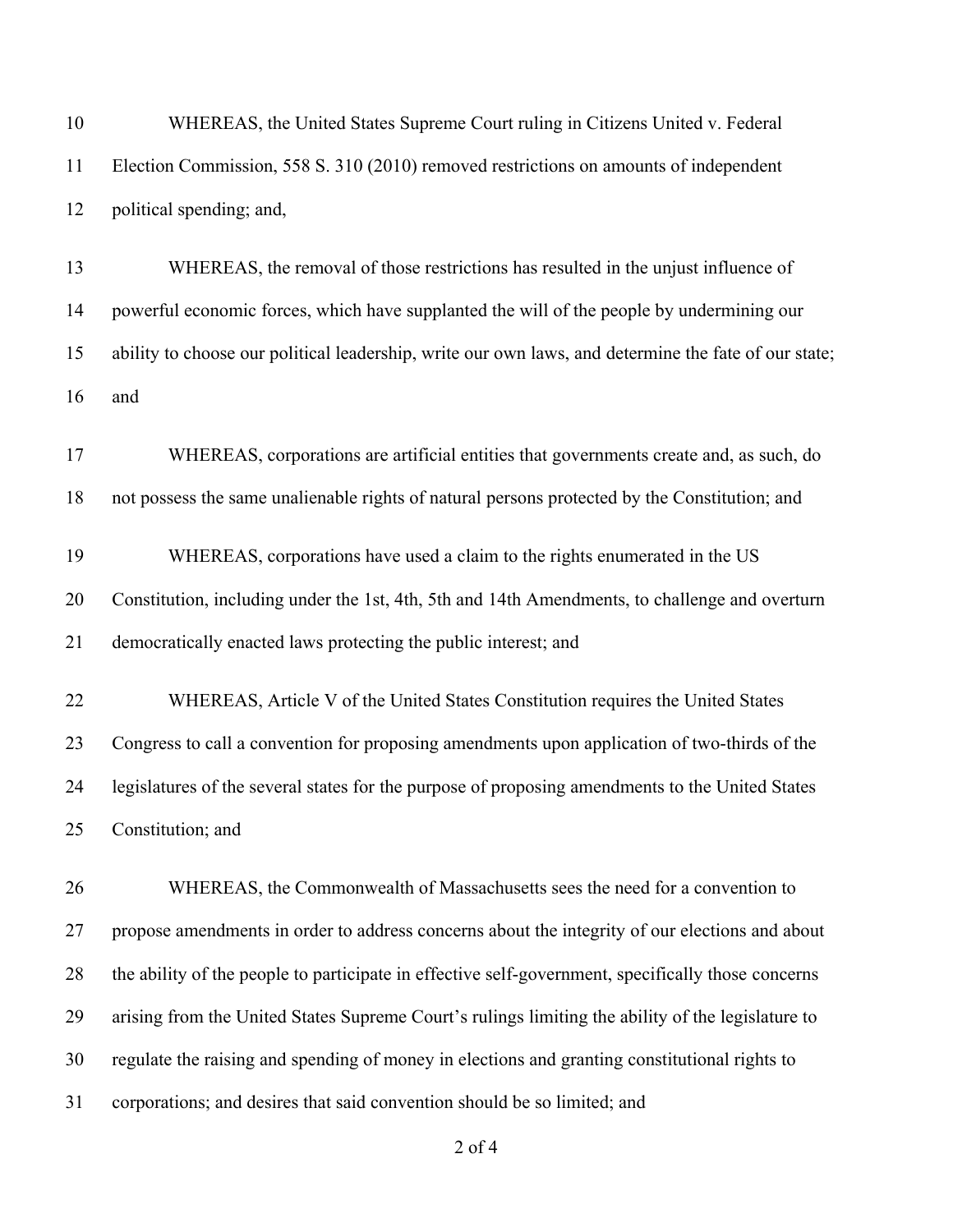| 32 | WHEREAS, the Commonwealth of Massachusetts desires that the delegates to said                         |
|----|-------------------------------------------------------------------------------------------------------|
| 33 | convention shall be comprised equally from individuals currently elected to state and local           |
| 34 | office, or be selected by election in each Congressional district for the purpose of serving as       |
| 35 | delegates, though all individuals elected or appointed to federal office, now or in the past, be      |
| 36 | prohibited from serving as delegates to the Convention, and intends to retain the ability to restrict |
| 37 | or expand the power of its delegates within the limits expressed above; and                           |
| 38 | WHEREAS, the Commonwealth of Massachusetts intends that this application shall                        |
| 39 | constitute a continuing application, considered together with applications on this subject such as    |
| 40 | those passed in the 2013-2014 Vermont legislature as R454, the 2013-2014 California legislature       |
| 41 | as Resolution Chapter 77, the 98th Illinois General Assembly as SJR 42, the 2014-2015 New             |
| 42 | Jersey legislature as SCR 132, the 2015-2016 Rhode Island legislature as HR 7670 and SR 2589,         |
| 43 | and all other passed, pending, and future applications, the aforementioned concerns of                |
| 44 | Massachusetts notwithstanding until such time as two-thirds of the Several States have applied        |
| 45 | for a Convention and said Convention is convened by Congress;                                         |
| 46 | Therefore, BE IT RESOLVED by the Legislature of the Commonwealth of                                   |
| 47 | Massachusetts that it calls on Congress to propose an amendment to the Constitution that would        |
| 48 | affirm that                                                                                           |
| 49 | the rights protected by the Constitution of the United States are the rights of<br>a)                 |
| 50 | natural persons, i.e. human individuals, only and                                                     |
| 51 | Congress and the states shall place limits on political contributions and<br>b)                       |
| 52 | expenditures to ensure that all citizens have access to the political process, and the spending of    |
| 53 | money to influence elections is not protected free speech under the First Amendment; and              |
|    |                                                                                                       |

of 4